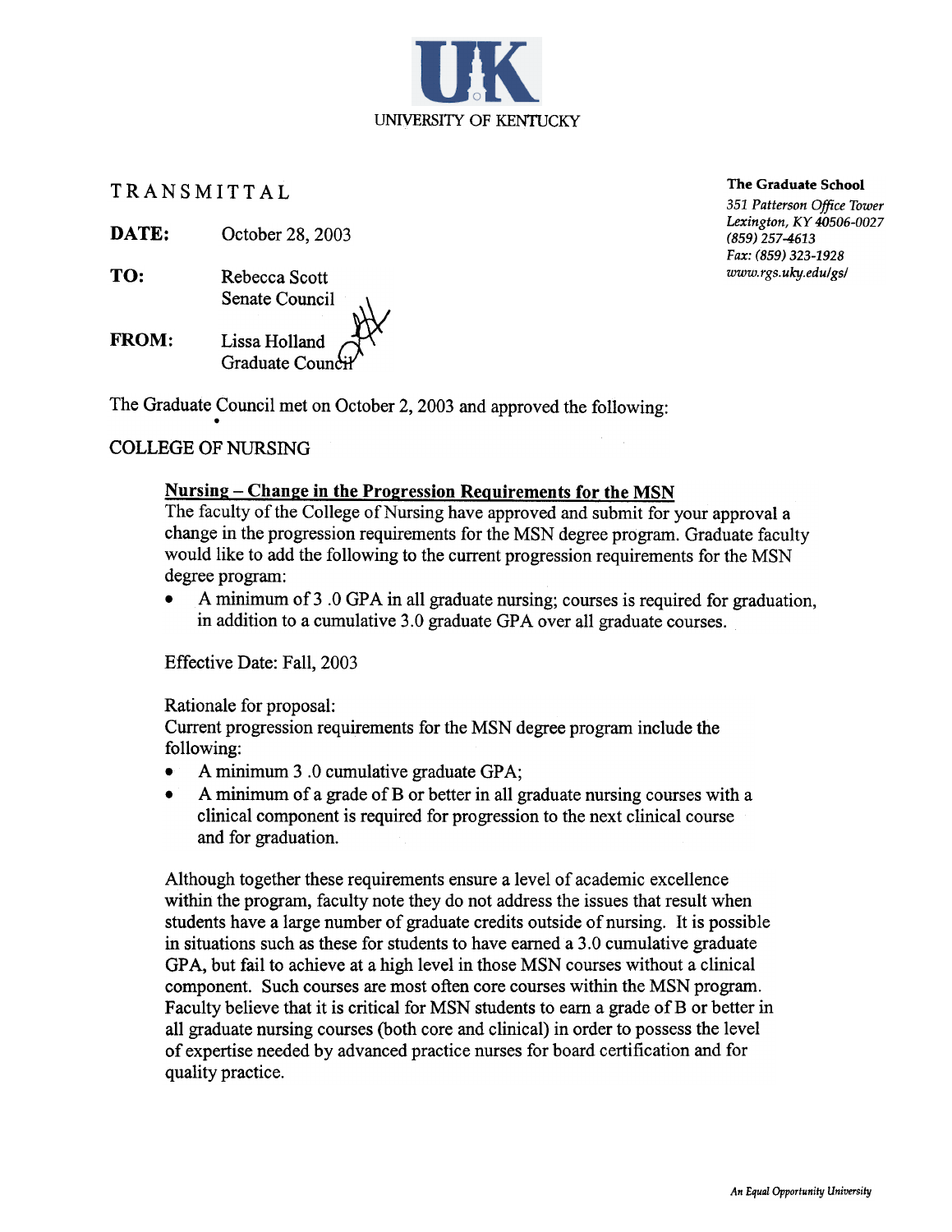

The Graduate School

351 Patterson Office Tower Lexington, KY 40506-0027 (859) 257-4613 Fax: (859) 323-1928 www.rgs.uky.edu/gs/

October 28, 2003

Dr. Jeffrey B. Dembo, Chair Senate Council 153 Bowman Hall CAMPUS 0059

Dear Dr. Dembo:

At its meeting on October 2, 2003, the Graduate Council approved, and recommends approval by the Senate Council, for the proposal from the College of Nursing to change the progression requirements for the MSN Degree Program.

Thank you for your attention to this request.

Sincerely yours,

commene Blackwell

Jeannine Blackwell, Dean The Graduate School Enclosures

lh

cc: Rebecca Scott Jaque Hager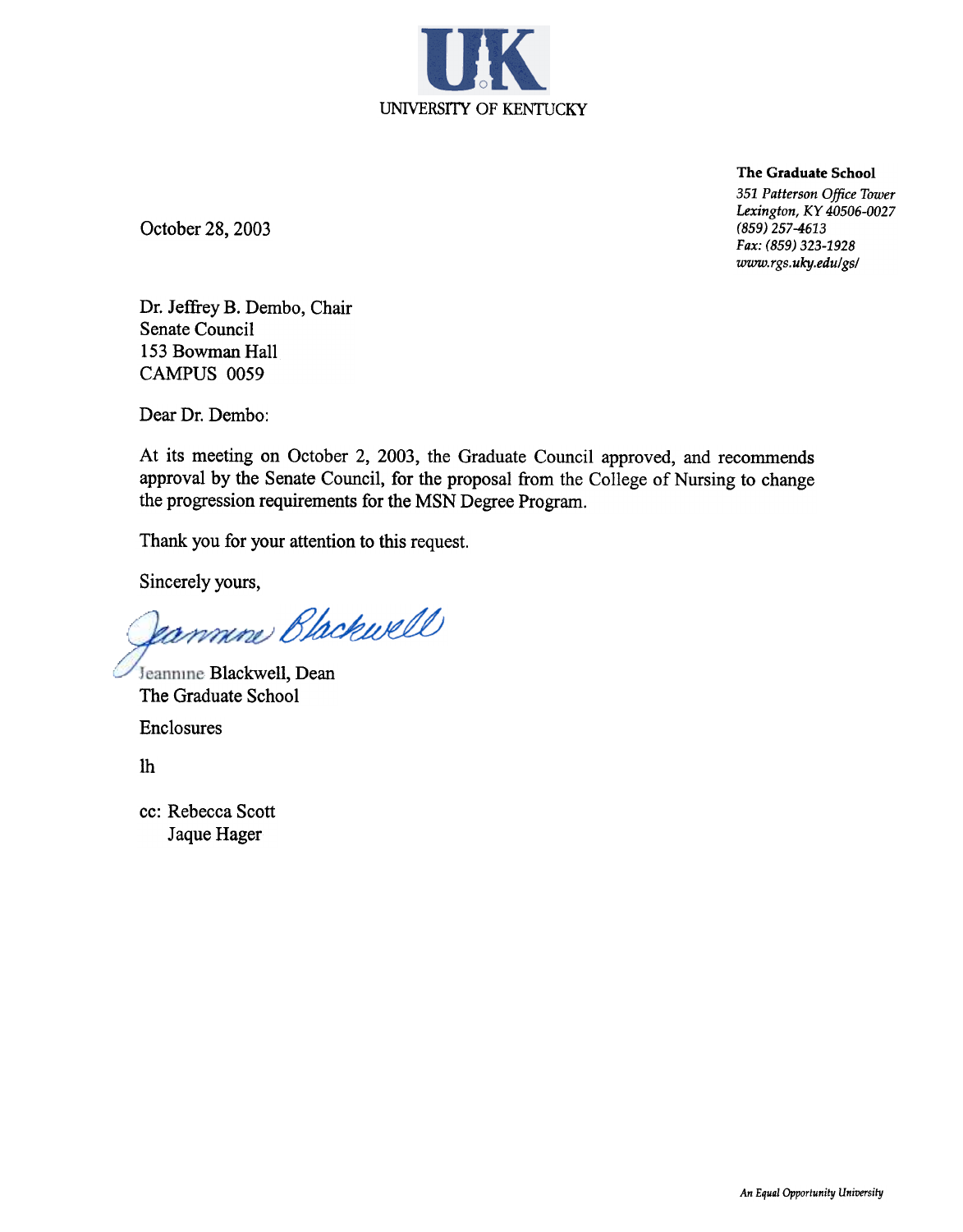



Office of the Chancellor

Albert B. Chandler Medical Center A301 Kentucky Clinic Lexington, KY 40536-0284 (859) 323-5126 Fax: (859) 323-1918 www.uky.edu

April 23, 2003

Douglass S. Kalika, Ph.D., Chair Graduate Council 359 Patterson Office Tower CAMPUS 0027

Dear Dr. Kalika:

At its meeting on April 22, 2003, the Academic Council for the Medical Center approved, and recommends approval by the Graduate Council, for the proposal from the College of Nursing to change the progression requirements for the MSN Degree Program.

Thank you for your attention to this request.

Sincerely,

Phyllio P. Mash/co

Phyllis P. Nash, Ed.D. Associate Vice President for Academic and Student Affairs

PPN:co

ORIGINAL

i:\aadata\council\letters\grad.doc

attachments

Carolyn A. Williams, Ph.D. Juliann Sebastian, Ph.D. Angelique Clark Jacque Hager c:

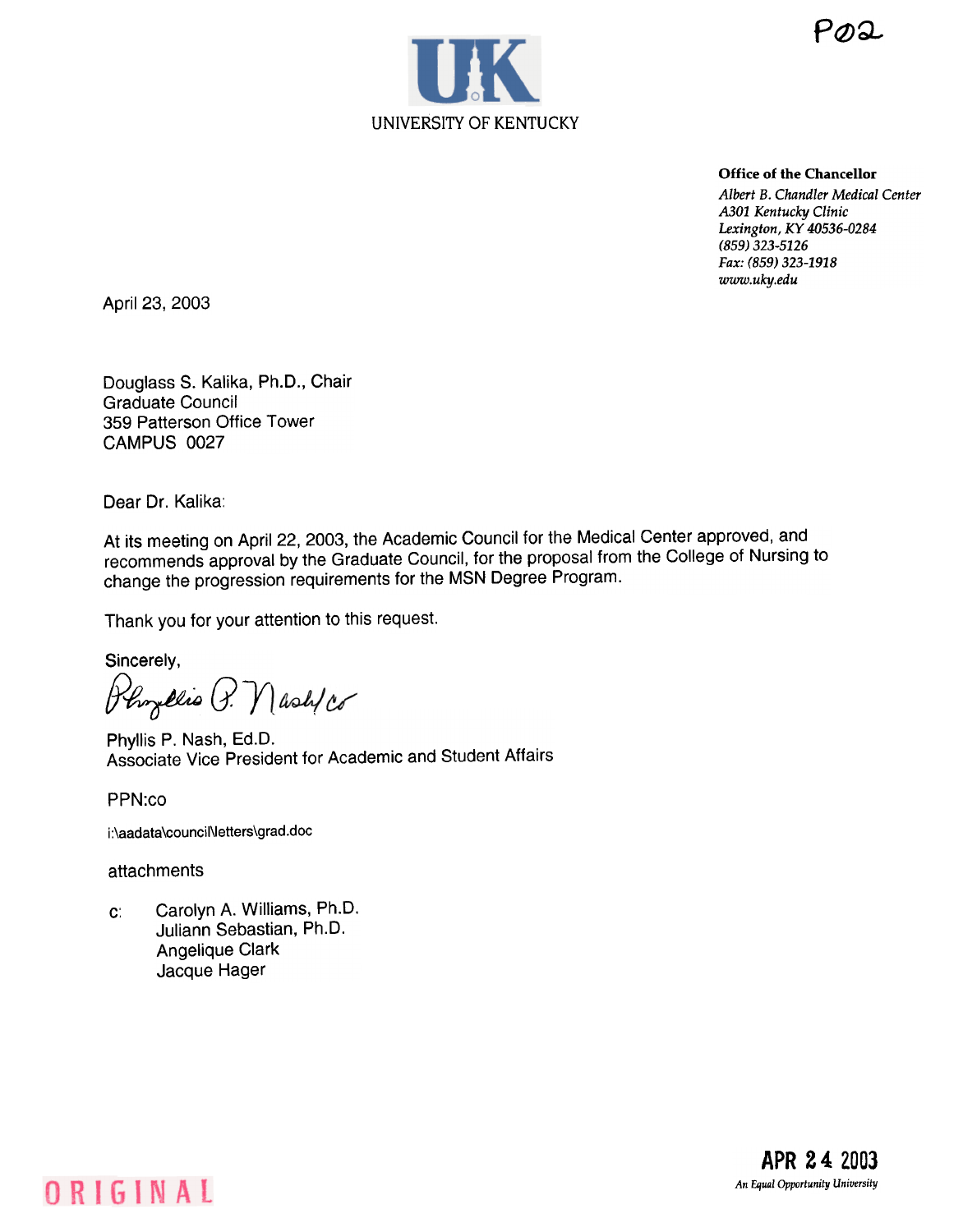

- DATE: March 31,2003
- Dr. James Holsinger, Jr. Senior Vice President and Chancellor, Medical Center Chair, Academic Council for the Medical Center TO:
- Dr. Carolyn A. Williams  $\beta$ Dean, College of Nursing FROM:

#### College of Nursing Office of the Dean

Chandler Medical Center 315 CON/HSLC Bldg. Lexington, KY 40536-0232 (859) 323-6533 Fax: (859) 323-1057 www.mc.uky.edu/Nursing

SUBJECT: Change in progression requirements for the MSN degree program

UNIVERSITY OF

.-'"";~1 .2 .1

 $\blacktriangle$  .  $\mathbf{r}$   $\mathbf{v}$ 

 $APR$  2003  $\frac{Q}{2}$ 

 $L$  al  $5\frac{15}{9}$ 

Received<br>*\cademic*<br>Affairs

 $\tilde{\mathbf{e}}$ 

The faculty of the College of Nursing have approved and submit for your approval a change in the progression requirements for the MSN degree program. Graduate faculty would like to add the following to the current progression requirements for the MSN degree program:

A minimum of3.0 GPA in all graduate nursing courses is required for graduation, in addition to a cumulative 3.0 graduate GPA over all graduate courses.

Effective Date: Fall, 2003

#### Rationale for proposal:

Current progression requirements for the MSN degree program include the following:

- .A minimum 3.0 cumulative graduate GPA;
- $\bullet$  A minimum of a grade of B or better in all graduate nursing courses with a clinical component is required for progression to the next clinical course and for graduation.

Although together these requirements ensure a level of academic excellence within the program, faculty note they do not address the issues that result when students have a large number of graduate credits outside of nursing. It is possible in situations such as these for students to have earned a 3.0 cumulative graduate GPA, but fail to achieve at a high level in those MSN courses without a clinical component. Such courses are most often core courses within the MSN program. Faculty believe that it is critical for MSN students to earn a grade of B or better in all graduate nursing courses (both core and clinical) in order to possess the level of expertise needed by advanced practice nurses for board certification and for quality practice. Thank you for your consideration of this proposal.